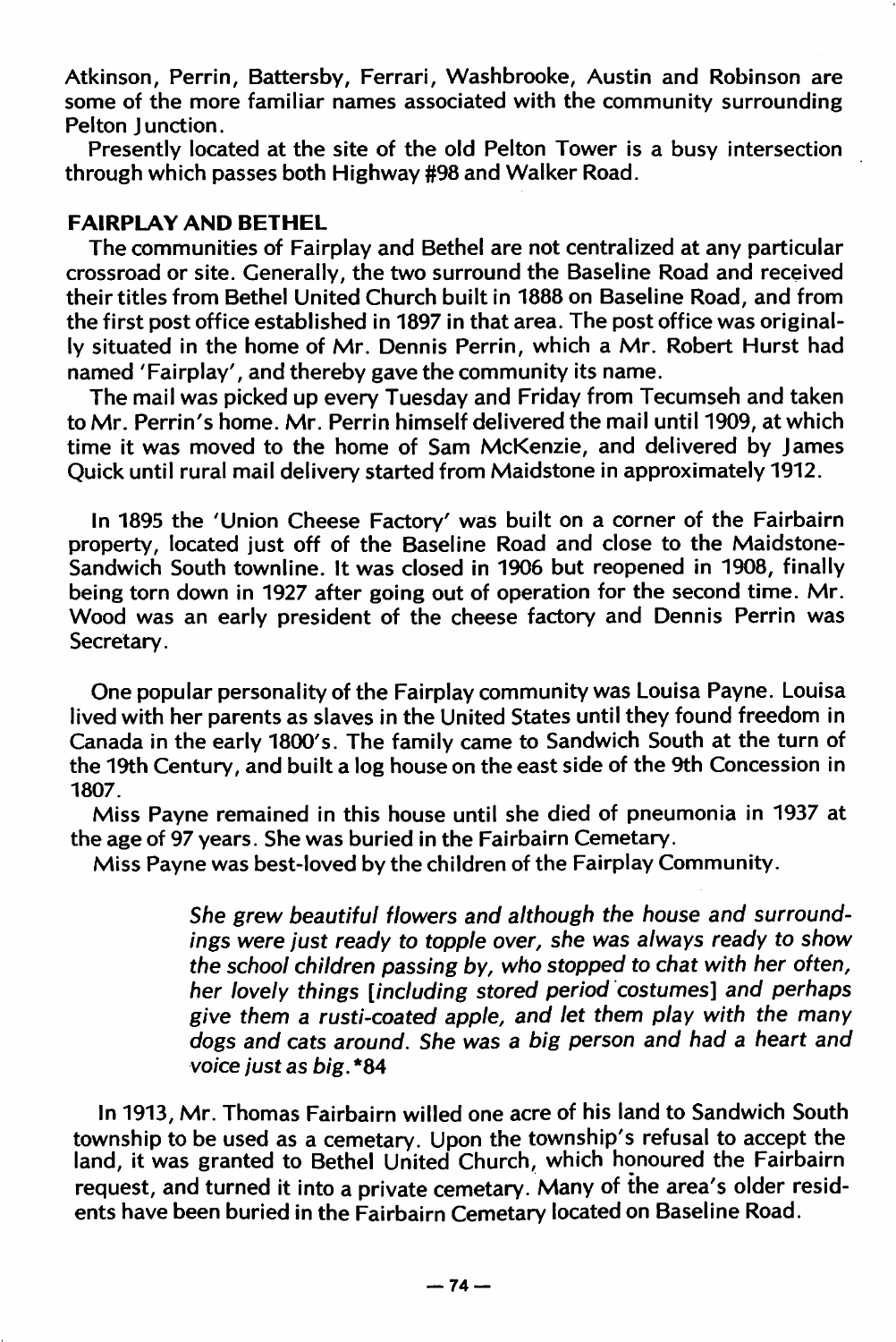Excerpt taken from the book "A Ninety-one Year Old Tree with Two-hundred Years of Roots" by Laura L. Langlois



Louisa Payne pictured here outside her sided log home which was originally built in 1807. Louisa was a resident of the Fairplay community and had escaped as a slave from the United States with her parents. Miss Payne died in 1937at the age of97, a well-known and beloved lady.

Mrs. Crowder. Jean Hill • His. ofFairplay 1951.

On April 21, 1905 gas and oil was struck, and a well established on the farm of Ed. Dunn at Fairplay; followed on May 19 of the same year, by the finding of gas on the John Hayes Farm, Canal Street, at a depth of 123 feet. His farm was also part of the Fairplay community. However, neither well proved sig nificantly productive.

Typical of all the other settlements in the area, several of its residents have 'Crown deeds' to their lands and many of the farms have been passed down to the fifth generation. Ures, Frith MacKenzie, O'Keefe, Plant, Perrin, Lavin, Ferry, Marshall, Fairbairn, Hurst, Quick, Croft, Nagorsen, St. Louis, Watson, Copeland, Mooney, Hill and Robinson are names linked to the Fairplay, Bethel settlement.